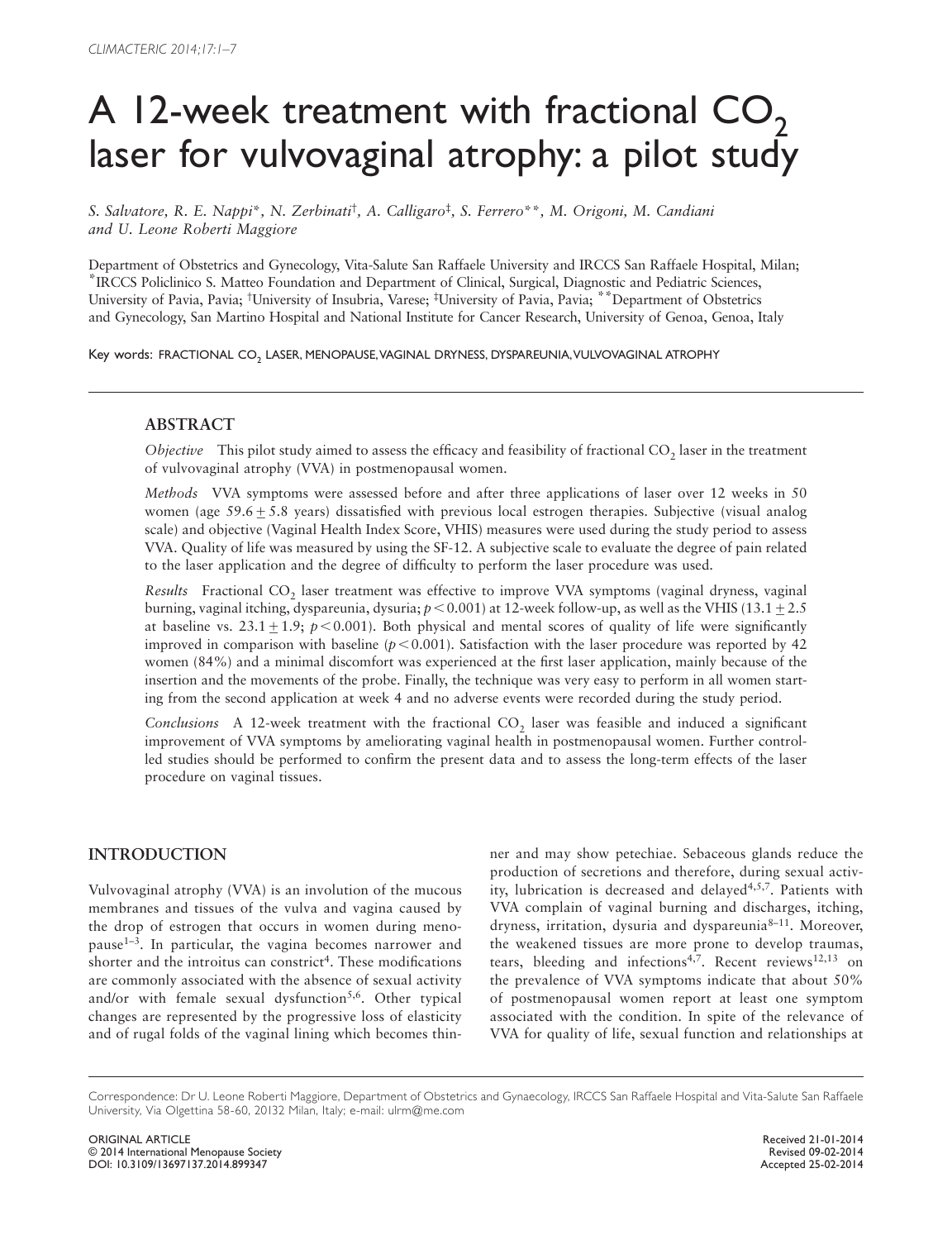menopause $14-16$ , it remains a taboo subject in routine menopausal consultation, and health-care providers should be proactive in order to properly diagnose and adequately treat VVA symptoms $12,13$ .

Recent guidelines indicate that treatment options are diverse according to efficacy and safety, as well as severity of symptoms and women's preference<sup>17-19</sup>. Lubricants are mainly use to relieve vaginal dryness during sexual activity and do not provide a long-term solution, whereas consistent use of moisturizers may have a long-lasting effect, especially if women maintain regular sexual activity. A novel selective estrogen receptor modulator, ospemifene, has been developed for the treatment of dyspareunia in postmenopausal women with VVA, and it has been demonstrated to be an effective and safe treatment both at 12 weeks and 12 months<sup>20,21</sup>. Nowadays, hormonal replacement therapy (HRT) and local estrogens are the most common prescriptions to treat VVA. HRT should be considered for climacteric symptoms in the absence of contraindications, whereas local estrogens are primarily indicated to both alleviate symptoms and reverse atrophic anatomical changes in the cases where VVA represents the sole menopausal complaint<sup>17-19</sup>. Although local estrogen therapies are effective and safe at very low doses<sup>1,3,5</sup>, the rate of medication adherence is quite variable  $(52-74\%)^{22}$ , mainly due to safety concerns, inconvenience, and inadequate symptom relief from available treatments<sup>23,24</sup>. In addition, data on the long-term safety (more than 1 year) of local estrogen treatments are lacking and, even though they do not seem to increase the risk of venous thromboembolism<sup>25</sup>, no data are available in highrisk patients<sup>17-19</sup>. Furthermore, women with breast cancer and other estrogen-dependent gynecological malignancies, who are at very high risk of VVA and associated sexual symptoms<sup>26</sup>, require special consideration and an individualized counseling before prescribing any kind of local estrogen therapy<sup>27</sup>.

That being so, there are many postmenopausal women who, for one reason or another, remain untreated, and any forthcoming potential option is welcome to overcome barriers, poor efficacy and contraindications to effectively handle VVA symptoms. Vaginal moisturizers may be effective in relieving VVA symptoms by exerting some eutrophic  $effect^{28}$  and it is, then, conceivable that a procedure inducing the production of new collagen and elastic fibers may be used to potentially treat  $VVA^{29}$ . Fractional CO<sub>2</sub> laser has shown safety and remodelling tissue properties in many body regions, such as the skin of the face, neck and chest $30-33$ . In a recent *ex vivo* study on vaginal specimens collected during reconstructive pelvic surgery and treated with fractional  $CO<sub>2</sub>$  laser at pre-determined parameters, fractional CO<sub>2</sub> laser has shown connective tissue remodelling without damage or side-effects<sup>34</sup>.

On the basis of these preliminary experiences, the present pilot study was designed to assess the efficacy and feasibility of fractional CO<sub>2</sub> laser in the treatment of VVA in postmenopausal women.

# **METHODS**

#### **Study design**

This prospective pilot study was conducted between January and December 2013 and included postmenopausal women with symptoms related to VVA. The study protocol was approved by the Hospital Research Review Committee. Women entered the study after an informed written consent was obtained.

#### **Study population**

Out of 54 patients selected to participate to this pilot study, 50 postmenopausal women (92.6%) were recruited. Inclusion criteria for referral were: symptoms of VVA (vaginal dryness and/or dyspareunia rated as moderate/severe most bothersome symptoms<sup>35</sup>); age  $> 50$  years; absence of menstruation for  $\geq$  12 months; not responding/being unsatisfied with previous local estrogen therapies. Exclusion criteria were: use of any hormone replacement therapies (either systemic or local) within the 6 months prior to inclusion in the study; use of vaginal moisturizers, lubricants or any other local preparation within the 30 days prior to inclusion in the study; acute or recurrent urinary tract infections; active genital infections (e.g. herpes genitalis, candida); prolapse staged  $\geq$  II according to the pelvic organ prolapse quantification system<sup>36</sup>; previous reconstructive pelvic surgery; any serious disease or chronic condition that could interfere with study compliance; psychiatric disorders precluding informed consent.

#### **Study protocol**

Postmenopausal women were treated intravaginally with the fractional microablative  $CO<sub>2</sub>$  laser system (SmartXide<sup>2</sup> V<sup>2</sup>LR, Monalisa Touch, DEKA, Florence, Italy), using the following setting: dot power 30 watt, dwell time 1000 μs, dot spacing 1000 μm and the smart stack parameter from 1 to 3. Such pre-determined parameters were selected on the basis of *ex vivo* data obtained from vaginal wall specimens (Figure 1) demonstrating connective tissue remodelling, without showing any kind of damage to the surrounding tissues  $32$ . After decreasing the dot power to 20 watt, the vaginal introitus was initially treated and laser energy was transmitted through a vaginal probe (Figure 2) which was then slowly inserted and rotated along the vaginal canal, in order to provide a complete treatment of the vaginal wall. The laser was projected towards a 45 ° oriented mirror placed at the tip of the probe so that it was only reflected on the vaginal walls but not on the uterine cervix. A treatment cycle included three laser applications. Time points of the study were at baseline (T1), at week 4 (T2), at week 8 (T3), and at week 12 (T4), after 4 weeks from the last laser application. The procedure was performed in the outpatient clinic and did not require any specific preparation (e.g. analgesia/anesthesia). Patients were recommended to avoid coital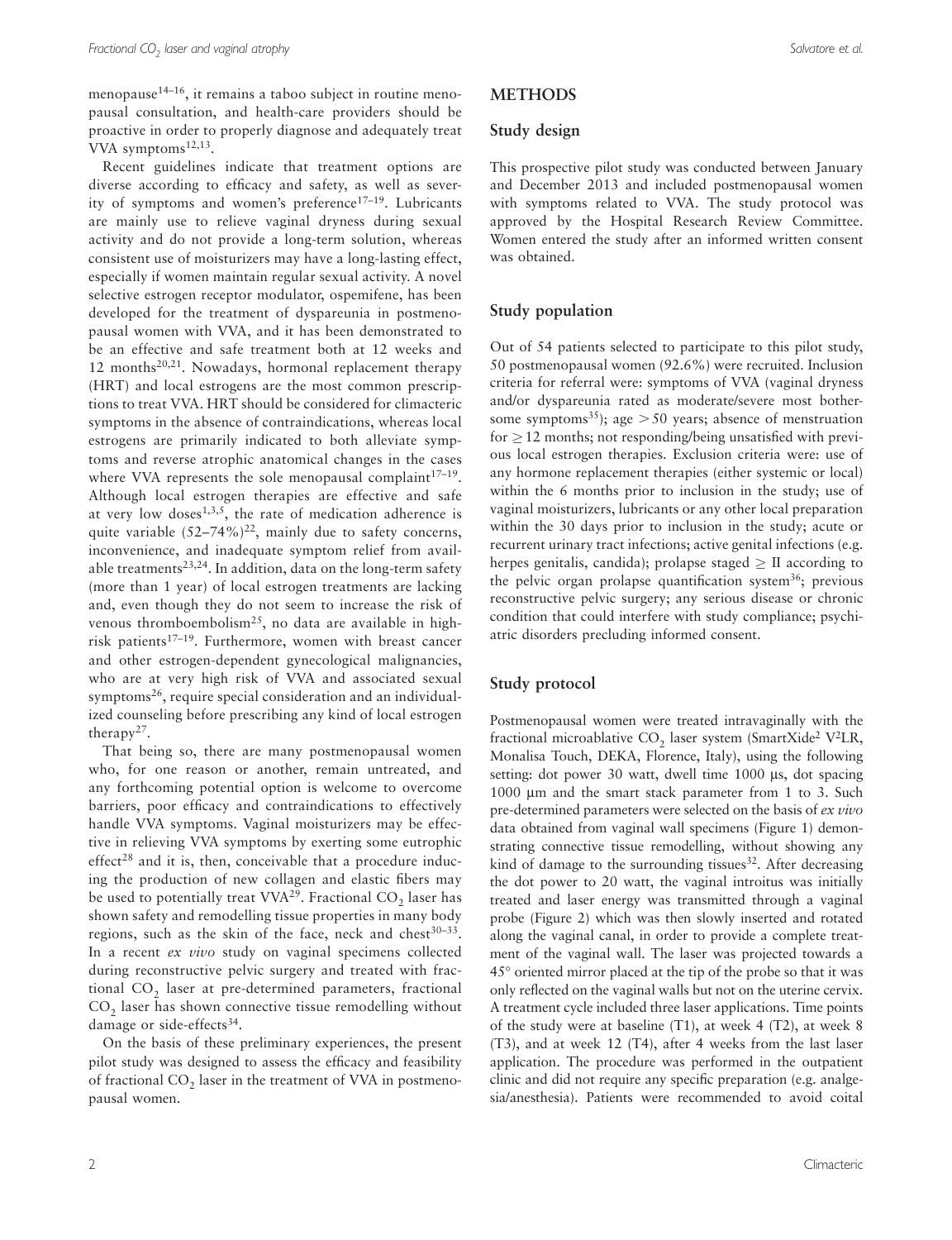

Figure 1 Postmenopausal vaginal mucosa (a) before and (b) 1 month after fractional CO<sub>2</sub> laser treatment In (b) note the much thicker epithelium and the wide columns of large epithelial cells rich in glycogen (red). Compare the most superficial layers of the epithelium before and after treatment: small and closely compacted cells (a) and large detaching cells rich in glycogen (b). A much better organized connective tissue both in the lamina propria and in the core of the papillae (b) was also visible. Original magnification  $200 \times$ ; periodic acid Schiff reagent reaction

sexual activity for at least 3 days from each laser application because a mild inflammatory reaction may last up to 48 h.

# **Data collection**

Sociodemographic characteristics of the study sample were collected at baseline (T1) and inclusion/exclusion criteria were verified before starting the first laser application. At each time point of the study (T2, T3, T4), women were evaluated by using the Vaginal Health Score Index (VHIS) which consists of five measures: elasticity, fluid volume, pH, epithelial integrity and moisture. Each parameter is graded from 1 to 5. If the total score is  $\leq 15$ , the vagina is considered atrophic<sup>37</sup>. The intensity of VVA symptoms (vaginal burning, vaginal itching, vaginal dryness, dyspareunia and dysuria) was measured using a 10-cm visual analog scale (VAS), where the left extreme of the scale indicated 'absence of symptom' and the right indicated 'symptom as bad as it could be'. The intensity of VVA symptoms was evaluated before starting the first laser application  $(T1)$  and at  $T2, T3$ , and T4. At T1 and at T4, postmenopausal women completed the Italian version of the Short Form 12 (SF-12) to assess physical (PCS12) and mental (MCS12) component summary scores of quality of life<sup>38</sup>.

After each laser application, the physician evaluated the degree of difficulty encountered in the procedure using a five-point Likert scale (very easy, easy, neutral, difficult, very



Figure 2 The vaginal probe used to perform the fractional CO<sub>2</sub> laser procedure

difficult). At the same time, each patient recorded the degree of pain caused by the insertion of the probe, the movements of the probe and the application of laser by using a 10-cm VAS, where the left extreme of the scale indicated 'absence of pain' and the right indicated 'pain as bad as it could be'.

At 12-week follow-up (T4), the women rated the overall degree of satisfaction with the treatment by answering the following question: 'Taking into consideration the variations in VVA symptoms, in overall well-being and quality of life, as well as the adverse effects experienced, if any, how would you define the level of satisfaction with the laser treatment?'. Answers were scored on a five-point Likert scale (very satisfied, satisfied, uncertain, dissatisfied, very dissatisfied). Satisfaction with the treatment was defined when the answers were 'very satisfied' or 'satisfied'. According to the intentionto-treat analysis, those women unable to tolerate the insertion of the probe due to the degree of VVA and/or vaginal stenosis were considered as 'very dissatisfied'.

#### **Statistical analysis**

Data presented in the text and tables were reported as mean  $\pm$  standard deviation, as median and as percentage (%). Continuous variables were analyzed by using the paired *t*-test and the signed rank test accordingly to data distribution. Data were analyzed using the Sigma Stat software version 3.5 and the SPSS software version 13.0 (SPSS Science, Chicago, IL, USA).

# **RESULTS**

The main characteristics of this study population are described in Table 1. Forty-nine patients (98.0%) who enrolled in the study completed the treatment with fractional CO<sub>2</sub> laser and returned at 12-week follow-up. One patient (2.0%) could not be treated because her vagina was too narrow and not compliant with the vaginal probe.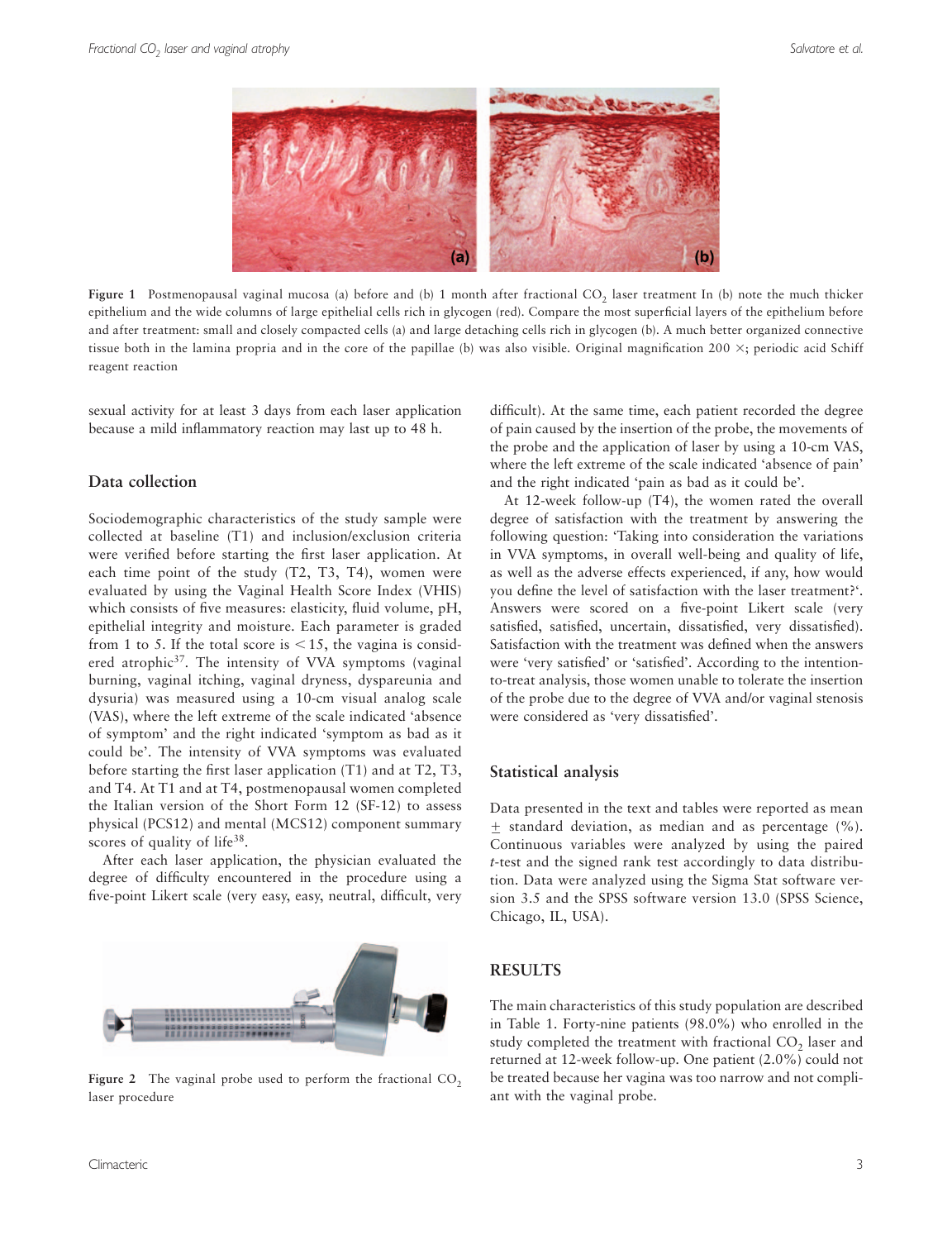**Table 1** Baseline characteristics of the study population. Data are given as mean  $\pm$  standard deviation, *n* (%) or median (range)

| Age (years)                        | $59.6 + 5.8$  |
|------------------------------------|---------------|
| Body mass index $(kg/m2)$          | $23.8 + 1.6$  |
| Smokers                            | $19(38.0\%)$  |
| Level of education                 |               |
| primary                            | $3(6.0\%)$    |
| secondary                          | $30(60.0\%)$  |
| university                         | $17(34.0\%)$  |
| Patients with previous live births | 45 $(90.0\%)$ |
| Parity                             | $1(1-3)$      |
| Sexual active women                | 45 (90.0%)    |
| Previous systemic HRT              | 16 (32.0%)    |
| Duration of previous HRT (months)  | $18(2 - 26)$  |
|                                    |               |

HRT, hormone replacement therapy

#### **Changes in VHIS, VVA symptoms and SF-12**

Table 2 reports the mean  $(\pm$  standard deviation) score of the VHIS at baseline  $(13.1 \pm 2.5)$  and during the study period. After the first laser application  $(T2)$ , the VHIS improved significantly  $(p < 0.001)$  with a further improvement after the second  $(p < 0.001)$  (T3) and the third laser application  $(p<0.001)$  (T4). At T1, VVA symptoms were reported: vaginal dryness by 43 women (86.0%), vaginal burning by 45 (90.0%), vaginal itching by 40 (80.0%), and dysuria by 37 (74.0%). Dyspareunia was experienced by all (100.0%) women who were sexually active. Table 2 reports that each VVA symptom significantly improved at 12-week follow-up  $(p<0.001)$  (T4) as compared with T1.

As far as quality of life as measured by SF-12 was concerned, the PCS12 significantly improved at T4 in comparison with T1 (50.0  $\pm$  5.9 vs. 44.6  $\pm$  11.0;  $p < 0.001$ ). The same significant improvement was observed for the MCS12  $(42.6 \pm 10.6)$ at T1 vs.  $47.0 \pm 6.9$  at T4;  $p < 0.001$ ).

#### **Women's satisfaction with the laser procedure**

At T4, 16 (32.0%) women were very satisfied, 26 (52.0%) were satisfied, seven  $(14.0\%)$  were uncertain and one  $(2.0\%)$ was very dissatisfied with the fractional  $CO<sub>2</sub>$  laser procedure.

### **Characteristics of the laser procedure**

The time required for the first laser application at T1 was  $5.0 \pm 1.2$  min with a significant reduction in the time required for the execution of the procedure at  $T2$  (4.1  $\pm$  0.9 min;  $p < 0.001$ ) and T3 (3.8  $\pm$  0.6 min;  $p < 0.001$ ) in comparison with baseline (T1).

Table 3 reports the intensity of pain perceived by the women during the laser procedure (insertion of the probe, movements of the probe and application) and the evaluation of the degree of difficulty encountered by the physician with this technique, demonstrating a significant reduction of pain during the study period and that the technique was very easy to perform in all women starting from the second application (T2). No adverse events (i.e. infections, worsening of symptoms) related to the fractional CO<sub>2</sub> laser procedure were recorded throughout the study period.

# **DISCUSSION**

The present pilot study demonstrated for the first time that fractional microablative CO2 laser is effective and easy to perform for the treatment of VVA in postmenopausal women. Indeed, the results of the current study showed that a treatment cycle of three laser applications significantly improved both most bothersome symptoms of VVA and scores of vaginal health at 12-week follow-up in women not responding/ being unsatisfied with previous local estrogen therapies. A

**Table 2** Vaginal Health Index Score (VHIS) and intensity of vulvovaginal symptoms during the study period with the fractional microablative  $CO_2$  laser system. Data are given as mean  $\pm$  standard deviation (*n*)

|                                   | Baseline (T1)<br>(first laser) | $4$ -week follow-up (T2)<br>(second laser) | $8$ -week follow-up (T3)<br>(third laser)       | $12$ -week follow-up<br>(T4)             |
|-----------------------------------|--------------------------------|--------------------------------------------|-------------------------------------------------|------------------------------------------|
| <b>VHIS</b>                       | $13.1 + 2.5$                   | $17.1 \pm 1.9^{\dagger}$                   | $22.1 \pm 1.9^{\dagger,\ddagger}$               | $23.1 \pm 1.9^{\dagger,\ddagger}$        |
| Vaginal dryness (cm) <sup>*</sup> | $8.3 \pm 2.1$                  | $5.5 \pm 2.9^{\dagger}$                    | $3.4 \pm 2.5^{\dagger,\ddagger}$                | $2.7 \pm 1.9^{\dagger,\ddagger}$         |
|                                   | (43)                           | (42)                                       | (42)                                            | (42)                                     |
| Vaginal burning (cm) <sup>*</sup> | $6.4 \pm 2.7$                  | $4.7 \pm 2.2$                              | $3.8 + 2.5$                                     | $2.9 \pm 2.4$                            |
|                                   | (45)                           | (44)                                       | (44)                                            | (44)                                     |
| Vaginal itching (cm) <sup>*</sup> | $6.1 \pm 3.0$                  | $3.3 \pm 3.1^{\dagger}$                    | $2.1 \pm 2.8$ <sup>†,‡</sup>                    | $1.5 \pm 1.7^{\dagger,\ddagger}$         |
|                                   | (40)                           | (39)                                       | (39)                                            | (39)                                     |
| Dyspareunia (cm)*                 | $8.1 \pm 2.8$                  | $5.7 \pm 3.2^{\dagger}$                    | $4.5 + 3.0^{+,}$                                | $3.3 \pm 2.3^{\dagger,\ddagger}$         |
|                                   | (45)                           | (44)                                       | (44)                                            | (44)                                     |
| Dysuria $\text{(cm)}^*$           | $5.0 + 2.4$                    | $2.8 \pm 1.3^{\dagger}$                    | $2.0 \pm 0.9$ <sup><math>\dagger</math>,‡</sup> | $1.1 \pm 1.1^{\dagger,\ddagger,\ast\,*}$ |
|                                   | (37)                           | (36)                                       | (36)                                            | (36)                                     |

\*, Measured on a 10-cm VAS scale (range 0-10);  $\dagger$ , statistical significant difference with T1;  $\dagger$ , statistical significant difference with T2;

statistical significant difference with T3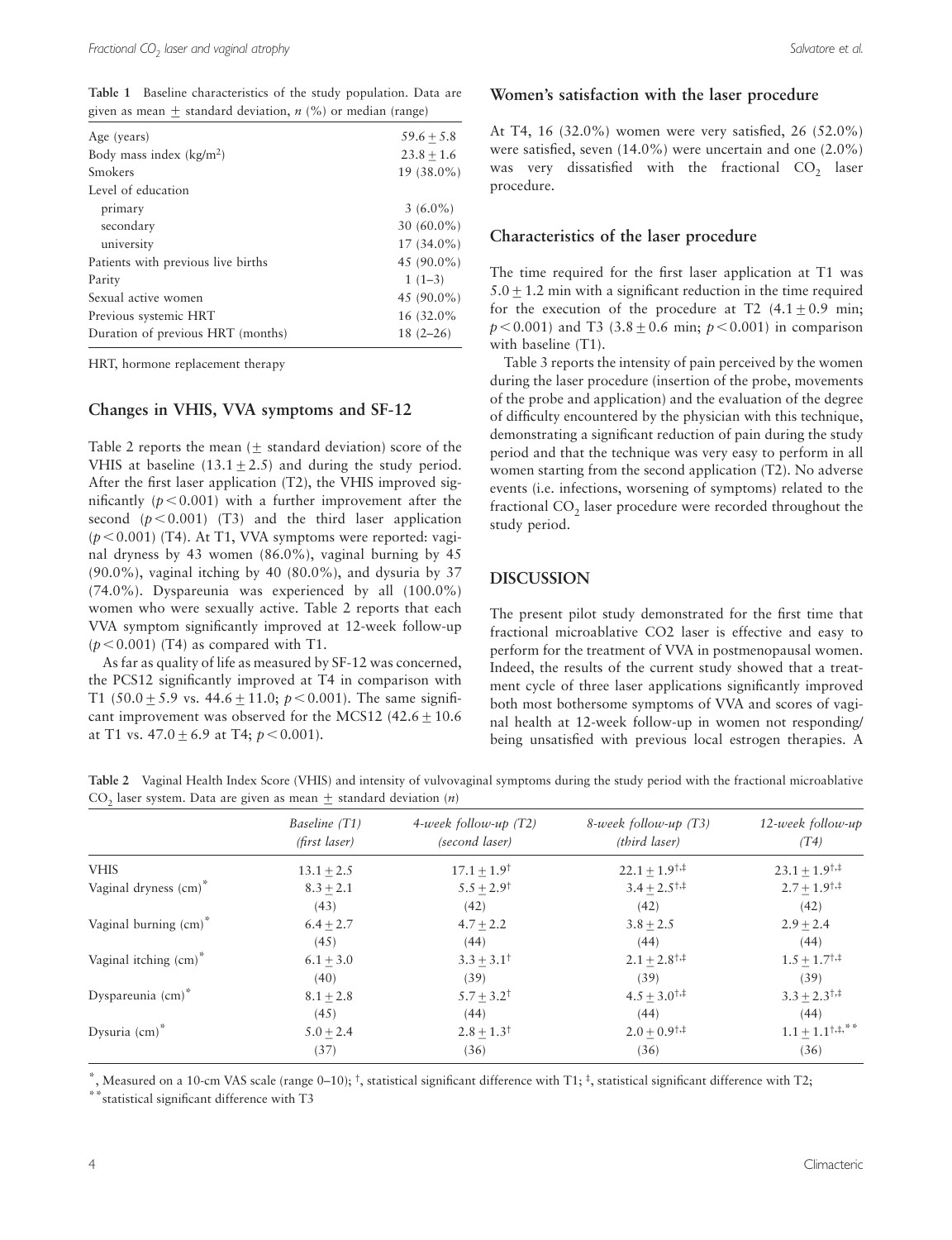Table 3 Pain related to fractional microablative CO<sub>2</sub> laser application and degree of difficulty to perform the procedure. Data are given as mean  $\pm$  standard deviation or *n* (%).

|                                                     | Baseline (T1)<br>(first laser) | $4$ -week follow-up (T2)<br>(second laser) | $8$ -week follow-up $(T3)$<br>(third laser) |
|-----------------------------------------------------|--------------------------------|--------------------------------------------|---------------------------------------------|
| Pain experienced                                    |                                |                                            |                                             |
| During insertion of probe (cm)                      | $4.7 + 1.6$                    | $2.6 \pm 1.5^*$                            | $0.4 \pm 0.5$ <sup>*</sup> , <sup>†</sup>   |
| Due to movements of probe (cm)                      | $2.6 + 1.5$                    | $1.0 \pm 0.8$ *                            | $0.2 + 0.4$ <sup>*,†</sup>                  |
| During laser application (cm)                       | $0.6 + 0.8$                    | $0.3 + 0.5^*$                              | $0.1 + 0.4^*$                               |
| Degree of difficulty encountered in laser procedure |                                |                                            |                                             |
| Very easy                                           | 41 $(82.0\%)$                  | 49 (100%)                                  | 49 (100%)                                   |
| Easy                                                | $8(16.0\%)$                    | $0(0\%)$                                   | $0(0\%)$                                    |
| Neutral                                             | $0(0\%)$                       | $0(0\%)$                                   | $0(0\%)$                                    |
| Difficult                                           | $0(0\%)$                       | $0(0\%)$                                   | $0(0\%)$                                    |
| Very difficult                                      | $1(2.0\%)$                     | $0(0\%)$                                   | $0(0\%)$                                    |

 $^{\dagger}$ , Statistical significant difference with T1;  $^{\dagger}$ , statistical significant difference with T2

positive effect on VVA symptoms was already evident after the first laser application and further increased at the end of the study period, in which even a significant improvement of both physical and mental scores of quality of life was observed in comparison with baseline. In addition, at the second laser application, the physician judged the performance 'very easy' in all cases, whereas women reported only minimal discomfort at the first laser application, mainly related to the insertion and the movements of the probe. At 12-week follow-up, the large majority of women  $(84.0\%)$  were satisfied with the treatment and no related adverse events were recorded, but further long-term data on a larger sample of postmenopausal women are necessary to drive conclusions on laser technology being safe and effective in the treatment of VVA.

The anti-aging and regenerative medicine approach is an emerging reality in every field of human health. The feminization of aging is a real challenge world-wide<sup>39</sup> and the loss of estrogen, as a consequence of menopause, seems to be a turning point for a variety of conditions, including skin and urogenital aging<sup>40,41</sup>. However, recent trends in menopausal treatments<sup>17-19,42</sup> include many non-hormonal strategies to promote active aging and, after the publication of the Women's Health Initiative studies, attitudes to the management of urogynecological and sexual health have significantly changed<sup>43</sup>. For instance, the age-standardized rate of initiation of hormones (no more than 1 year after menopause onset) in newly postmenopausal women decreased by 69.9% in France<sup>44</sup>. Moreover, systemic hormone treatments alleviate VVA symptoms in the majority of women, but they should be prescribed for climacteric syndrome and are best around the time of menopause, whereas local hormone treatments are indicated when VVA is the sole consequence of estrogen deprivation<sup>17-19,42</sup>. However, vaginal non-hormonal treatments<sup>28</sup> are an integral part of an overall strategy to promote successful urogenital aging, especially in those women avoiding local estrogens for several reasons, i.e. fears, side-effects, convenience, poor compliance, lack of efficacy, contraindications<sup>17,23,24</sup>. In spite of the lack of long-term, well-controlled data, many substances alone and/or in combination are used to treat VVA symptoms locally,

including hyaluronic acid, vitamin E and phytoestrogens $17-19,28$ , in order to counteract the loss of mucosal elasticity and hydratation<sup>1,3,10</sup>. Indeed, VVA has a negative impact on sex and relationships, affecting also self-esteem and quality of life<sup>13</sup> and women are in need of multiple options according to personal beliefs, past experiences, preferences and satisfaction<sup>24</sup>. Special care should be devoted to help women receiving endocrine therapy for breast cancer and reporting common and often severe urogenital side-effects<sup>45</sup>, with a significant impairment of sexual function and quality of life, especially at younger age<sup>46</sup>. That notwithstanding, the development of new non-hormonal strategies, such as laser technology, for the successful and safe treatment of VVA symptoms deserves attention and further investigation. Evaluation of change in individual symptoms such as vaginal dryness and/or dyspareunia is an important, unbiased primary analysis of efficacy in VVA studies<sup>35</sup>. Our preliminary data showed that the laser application is easy to perform and is well tolerated by women who subjectively perceived a clinical benefit that was confirmed by the progressive improvement of the vaginal environment, as measured by the VHIS recorded by the physician. The mechanisms leading to this sort of 'rejuvenation' of the vaginal walls remain to be elucidated, as well as the duration of the changes induced by the laser application. It is conceivable that the effect on collagen remodelling that we have preliminarily demonstrated in *ex vivo* vaginal specimens<sup>35</sup> is quite similar to what it can be observed *in vivo* at the skin level<sup>47</sup>, resulting in a considerable reduction of wrinkles depending on the area of the face 48. Interestingly enough, such collagen remodeling in the skin was still present after 3 months from the last laser session and confirms the long-term effect of the treatment<sup>47</sup>. However, this pilot study has several limitations: small

sample size, short duration of the study, lack of long-term follow-up, and absence of a comparator (placebo or other active treatment). On the other hand, we designed the study mainly to demonstrate the feasibility and efficacy of the laser procedure on vaginal tissues in the clinical practice of menopause, and, in particular, to prove the activity of fractional CO<sub>2</sub> laser in those women being previously treated with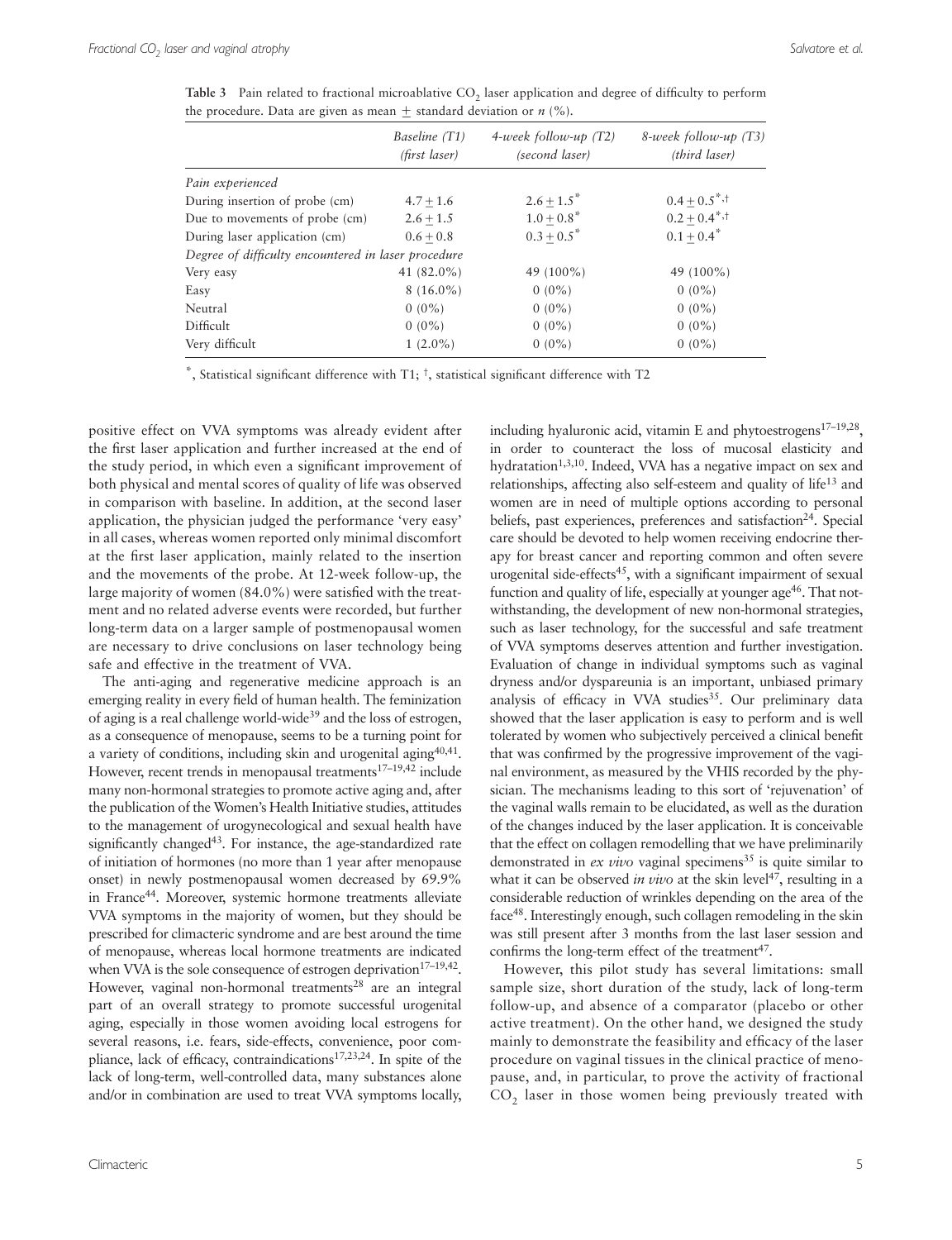hormones, without significant clinical benefits. We believe this is a strength of this study to guide further research both in populations of women with contraindications to hormonal treatments and, therefore more difficult to manage, i.e. women with breast cancer, and in women who may be willing to associate hormonal and non-hormonal treatments with laser technology for a possible better outcome on VVA symptoms. Indeed, it is likely that a synergistic effect could be demonstrated with multiple treatment options, in combination or sequentially, and this may be relevant for elderly women suffering from the long-term consequence of estrogen deprivation, especially vaginal stenosis and other urogenital conditions<sup>49</sup>. However, when laser therapy is combined or followed by local estrogen therapy, we cannot exclude a stronger absorption even of very low-dose products, due to the improvement of the atrophic condition. Given the importance of this effect for safety issues, several study designs are needed to address risks and benefits of laser treatment according to women's personal history.

In conclusion, this pilot study demonstrated that the treatment with the microablative CO<sub>2</sub> laser of postmenopausal with VVA symptoms is feasible, efficacious and safe in the short term at 12-week follow-up. If these findings are confirmed by larger, long-term, well-controlled studies, there will be an additional safe and effective option to treat VVA symptoms and to counteract urogenital aging in menopausal practice.

*Conflict of interest* During the past 2 years, Dr Nappi had financial relationships (lecturer, member of advisory boards and/or consultant) with Bayer-Schering Pharma, Eli Lilly, Gedeon-Richter, HRA Pharma, Merck Sharpe & Dohme, Novo Nordisk, Pfizer Inc, Shionogi Limited, Teva/ Theramex. Dr Salvatore had financial relationships (lectures, member of advisory boards and/or consultant) with Pfizer Inc and Astellas. The other authors did not report any potential conflicts of interest.

*Source of funding* Nil.

# **References**

- 1. Castelo-Branco C, Cancelo MJ, Villero J, Nohales F, Juliá MD. Management of post-menopausal vaginal atrophy and atrophic vaginitis. *Maturitas* 2005;52:S46-52
- 2. Calleja-Agius J, Brincat MP. Urogenital atrophy. Climacteric 2009;12:279-85
- $\triangleright$  3. Archer DF. Efficacy and tolerability of local estrogen therapy for urogenital atrophy. *Menopause* 2010;17:194-203
- 4. Mehta A, Bachmann G. Vulvovaginal complaints. *Clin Obstet* Gynecol 2008;51:549-55
- 5. Simon JA . Identifying and treating sexual dysfunction in postmenopausal women: the role of estrogen . *J Womens Health (Larchmt)* 2011;20:1453-65
- <sup>6</sup>. Levine KB, Williams RE, Hartmann KE. Vulvovaginal atrophy is strongly associated with female sexual dysfunction among sexually active postmenopausal women. *Menopause* 2008;5:  $661 - 6$
- ▶7. Goldstein I. Recognizing and treating urogenital atrophy in postmenopausal women. *J Womens Health (Larchmt)* 2010; 19:425-32
- 8. Santoro N, Komi J. Prevalence and impact of vaginal symptoms among postmenopausal women. *J Sex Med* 2009;6:2133-42
- >9. Pastore LM, Carter RA, Hulka BS, Wells E. Self-reported urogenital symptoms in postmenopausal women: Women's Health Initiative. *Maturitas* 2004;49:292-303
- 10. Palacios S. Managing urogenital atrophy. Maturitas 2009;63: 315 – 18
- [1](http://informahealthcare.com/action/showLinks?crossref=10.1016%2Fj.maturitas.2009.03.021&isi=000268006300009)1. Nappi RE, Lachowsky M. Menopause and sexuality: prevalence of symptoms and impact on quality of life. *Maturitas* 2009;63: 138 – 41
- [1](http://informahealthcare.com/action/showLinks?crossref=10.2147%2FIJWH.S44579)2. Parish SJ, Nappi RE, Krychman ML, et al. Impact of vulvovaginal health on postmenopausal women: a review of surveys on symptoms of vulvovaginal atrophy. *Int J Womens Health* 2013;5:437-47
- [1](http://informahealthcare.com/action/showLinks?system=10.3109%2F13697137.2013.871696&isi=000329847900002)3. Nappi RE, Palacios S. Impact of vulvovaginal atrophy on sexual health and quality of life at postmenopause. Climacteric 2014;17:3-9
- $\blacktriangleright$  [1](http://informahealthcare.com/action/showLinks?crossref=10.1016%2Fj.maturitas.2010.08.001&isi=000284346600009)4. Nappi RE, Kokot-Kierepa M. Women's voices in the menopause: results from an international survey on vaginal atrophy. *Maturitas* 2010:67:233-8
- <sup>[1](http://informahealthcare.com/action/showLinks?system=10.3109%2F13697137.2011.647840&isi=000298927600007)5</sup>. Nappi RE, Kokot-Kierepa M. Vaginal Health: Insights, Views and Attitudes (VIVA) – results from an international survey. *Climacteric* 2012 ; 15 : 36 – 44
- [1](http://informahealthcare.com/action/showLinks?crossref=10.1111%2Fjsm.12235)6. Nappi RE, Kingsberg S, Maamari R, Simon J. The CLOSER (Clarifying Vaginal Atrophy's Impact On Sex and Relationships) Survey: Implications of vaginal discomfort in postmenopausal women and in male partners. *J Sex Med* 2013;10:2232-41
- ▶ [1](http://informahealthcare.com/action/showLinks?system=10.3109%2F13697137.2010.522875&isi=000284217700002)7. Sturdee DW, Panay N; International Menopause Society Writing Group. Recommendations for the management of postmenopausal vaginal atrophy. *Climacteric* 2010;13:509-22
- [1](http://informahealthcare.com/action/showLinks?crossref=10.1016%2Fj.maturitas.2012.06.009&isi=000310824900016)8. Rees M, Pérez-López FR, Ceasu I, et al. EMAS clinical guide: low-dose vaginal estrogens for postmenopausal vaginal atrophy . *Maturitas* 2012 ; 73 : 171 – 4
- [1](http://informahealthcare.com/action/showLinks?crossref=10.1097%2FGME.0b013e3182a122c2&isi=000330463400004)9. NAMS. Management of symptomatic vulvovaginal atrophy: 2013 position statement of the North American Menopause Society. Menopause 2013;20:888-902
- [2](http://informahealthcare.com/action/showLinks?isi=000319659300007)0. Portman DJ, Bachmann GA, Simon JA; Ospemifene Study Group. Ospemifene, a novel selective estrogen receptor modulator for treating dyspareunia associated with postmenopausal vulvar and vaginal atrophy. *Menopause* 2013;20:623-30
- [2](http://informahealthcare.com/action/showLinks?system=10.3109%2F13697137.2013.834493&isi=000333036600009)1. Goldstein SR, Bachmann GA, Koninckx PR, Lin VH, Portman DJ, Ylikorkala O; the Ospemifene Study Group. Ospemifene 12-month safety and efficacy in postmenopausal women with vulvar and vaginal atrophy. *Climacteric* 2014;17: 173 – 82
- ▶ [2](http://informahealthcare.com/action/showLinks?crossref=10.1089%2Fjwh.2007.0407&isi=000256308700009)2. Shulman LP, Portman DJ, Lee WC, et al. A retrospective managed care claims data analysis of medication adherence to vaginal estrogen therapy: implications or clinical practice . *J Womens Health (Larchmt)* 2008 ; 17 : 569 – 78
- >[2](http://informahealthcare.com/action/showLinks?crossref=10.1111%2Fjsm.12190)3. Kingsberg SA, Wysocki S, Magnus L, Krychman ML. Vulvar and vaginal atrophy in postmenopausal women: findings from the REVIVE (REal Women's VIews of Treatment Options for